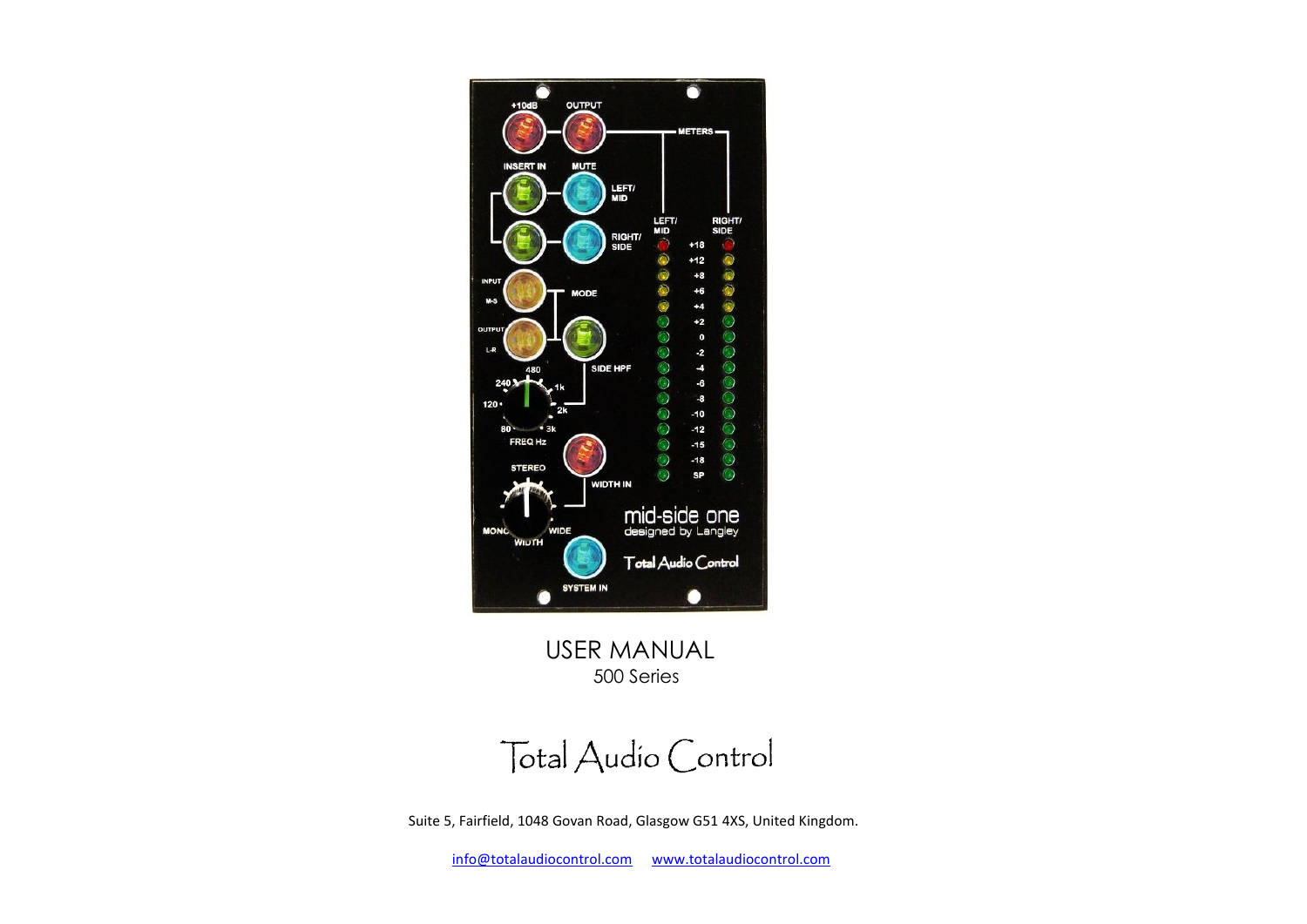Thank you for purchasing MID-SIDE ONE.

MID-SIDE ONE provides Mid-Side encoding and decoding as a standalone "500" rack module. The default set up with all the switches in OFF position is for encoding L-R signals to M-S.

The facilities available are:

- Selection of L-R or M-S input.
- Selection of M-S or L-R output.
- Switched insert points on both the Mid and Side paths.
- Mutes on both the Mid and Side paths
- Variable 80Hz to 3.3 kHz High pass filter on Side path.
- Metering switchable between input and output.
- +10dB meter gain switch.
- System "IN" switch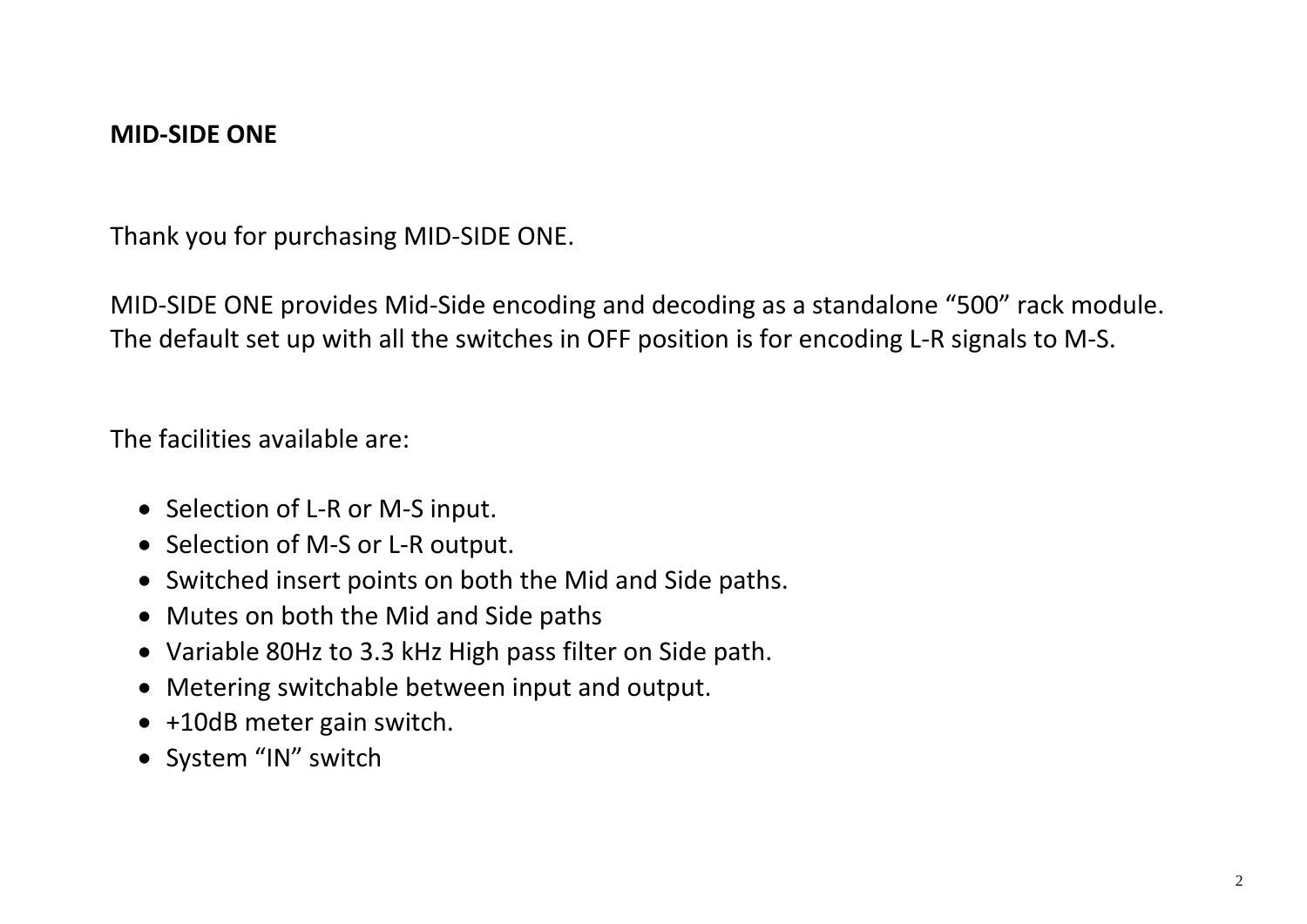## **SPECIFICATIONS:**

- Input impedance : 20k bridging
- Frequency response : +/- 0.5dB, 10Hz-80kHz
- Phase response (EQ out)  $\therefore$  +/-5 deg., 20Hz-20 kHz.
- THD&N (+10dBu input signal): Better than 0.05%, 20Hz-20 kHz.
- Output noise, 22Hz-22kHz, RMS, 40 ohm source: BYPASS: -99dBu.  $l-R$  to  $l-R$ :  $-95dBu$ L-R to L-R + WIDTH IN, set to stereo: -95dBu L-R to L-R + WIDTH IN, set to stereo + FILTER IN @ 80Hz: -94dBu
- Maximum input level : +26.5dBu.
- Maximum output : +26.5dBu into 200k ohms, +26dBu into 600 ohms.
- Output impedance : 75 ohms

SPECIFICATIONS ARE SUBJECT TO CHANGE WITHOUT NOTICE.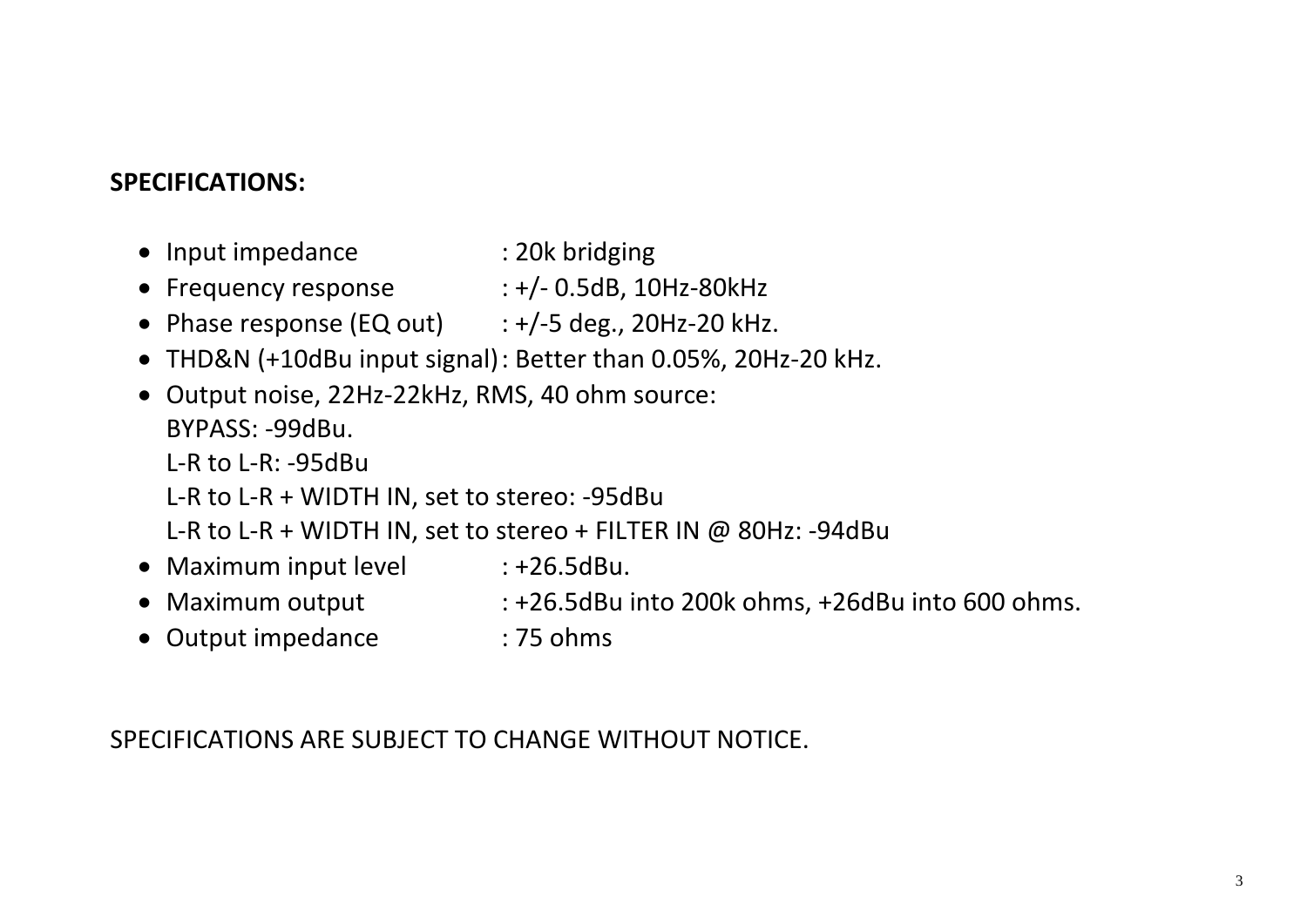## **OPERATION:**

The block diagram of MID-SIDE ONE is shown below right. The operation starts with all the switches in OFF position. At this stage the SYSTEM IN, INPUT and OUTPUT switches are of first interest to us.

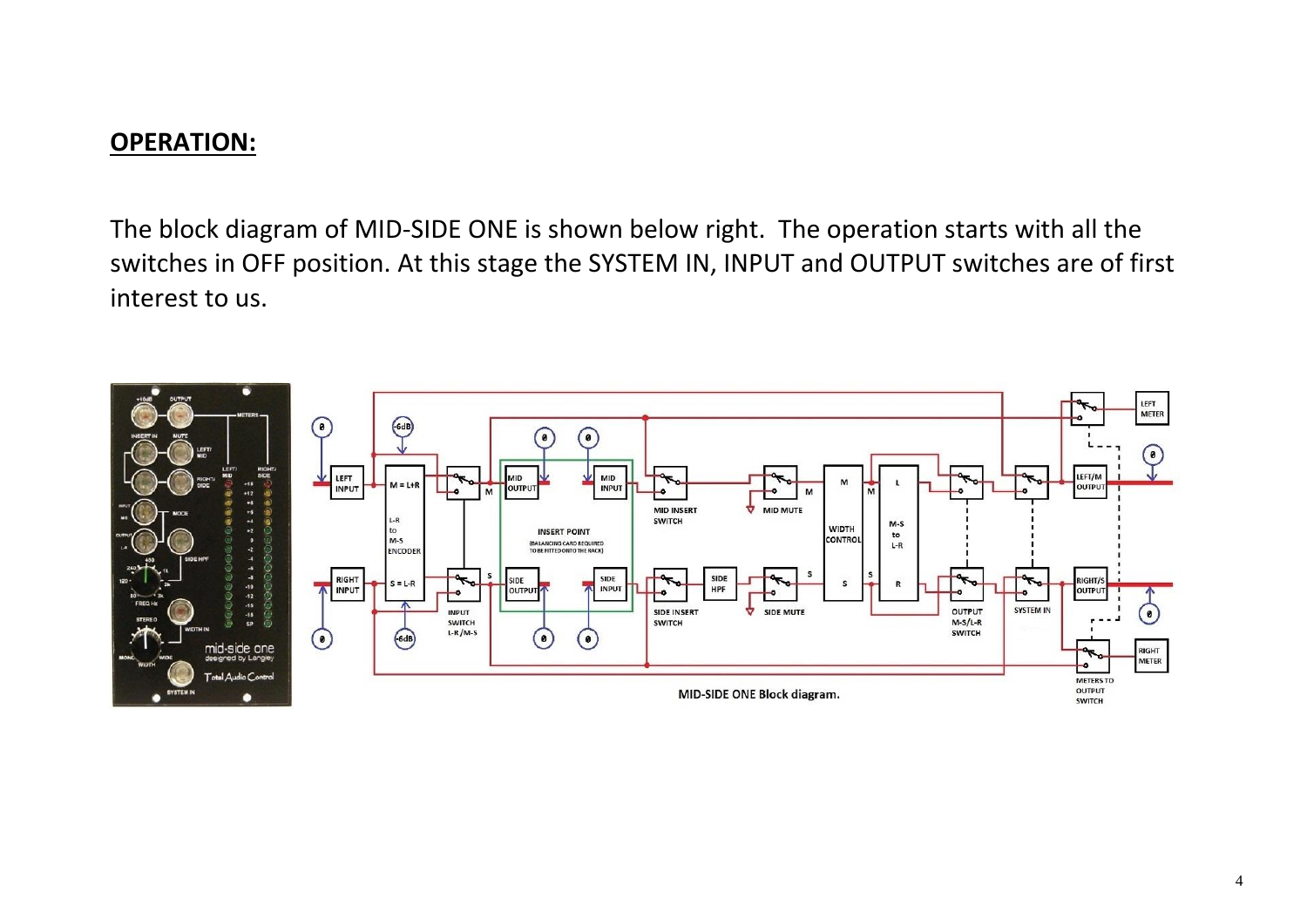

**SYSTEM IN** switch in OFF position all Encode/Decode processing is by-passed.

The insert sends can still be used to send an encoded/decoded signal as selected by the INPUT switch.



**SYSTEM IN** switch in ON position Encode/Decode processing is activated.



**L-R to M-S ENCODING** (INPUT OFF/OUTPUT OFF)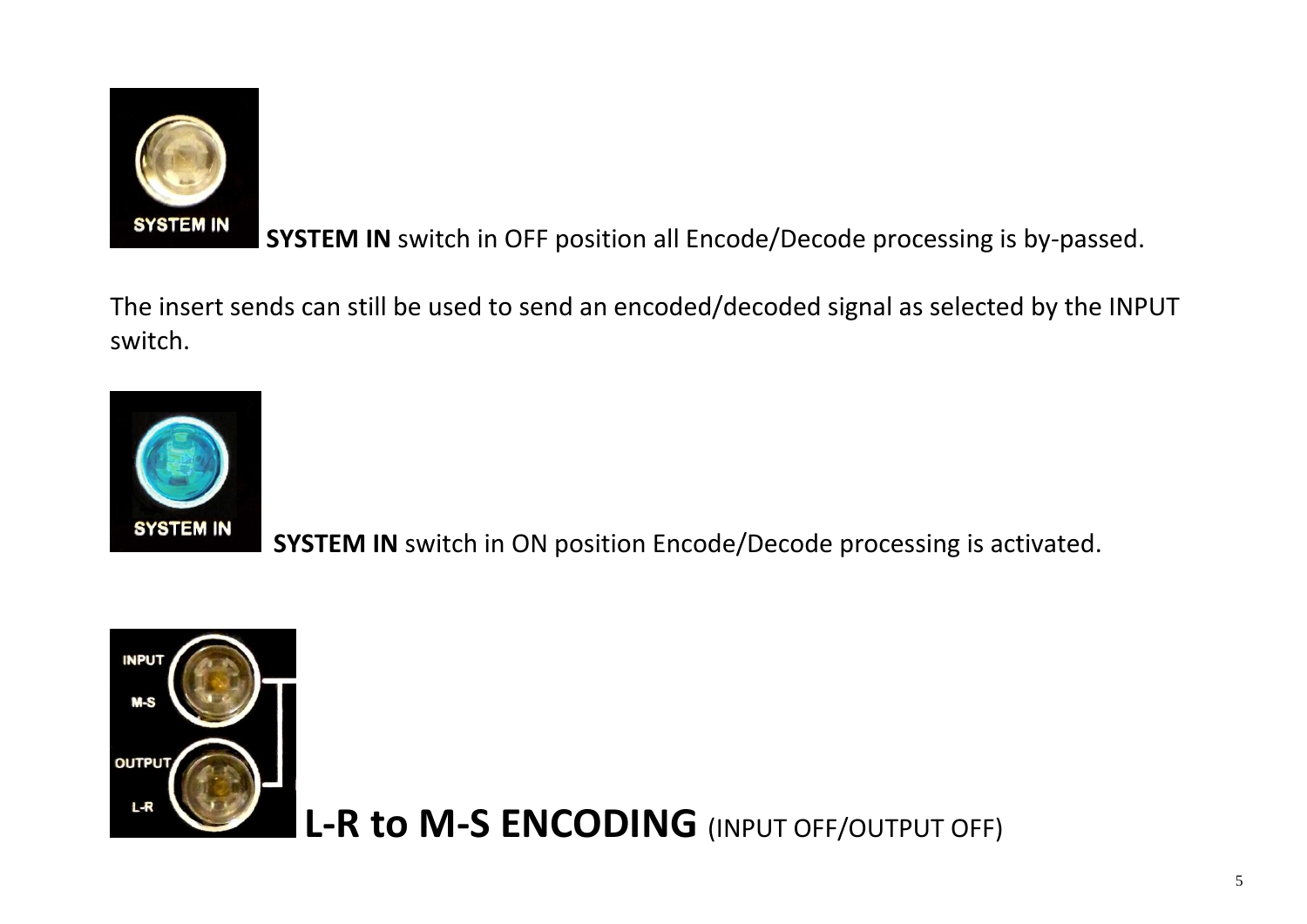The outputs will become:  $M =$ mono = L + R and S= difference =  $L - R$ 

Then by adding and subtracting the M and S signals  $M + S = (L+R) + (L-R) = 2L$  $M - S = (L + R) - (L - R) = L + R - L + R = 2R$ 

| L-R to M-S | (L) INPUT | $(R)$ INPUT | (M) OUTPUT | (S) OUTPUT          |
|------------|-----------|-------------|------------|---------------------|
| $M=L+R$    | $+10$     | $+10$       | $+16$      | Zero (see note)     |
| $S=L-R$    | $+10$     | zero        | $+10$      | $+10$               |
|            | zero      | $+10$       | $+10$      | $+10$ ( $-180$ deg) |
|            | zero      | zero        | zero       | zero                |

Expected results of signal based on a +10dBu 1kHz coincident source to both inputs. Note: The S output level is the cancellation of L & R inputs. The actual level is therefore dependent on the matching of these signals.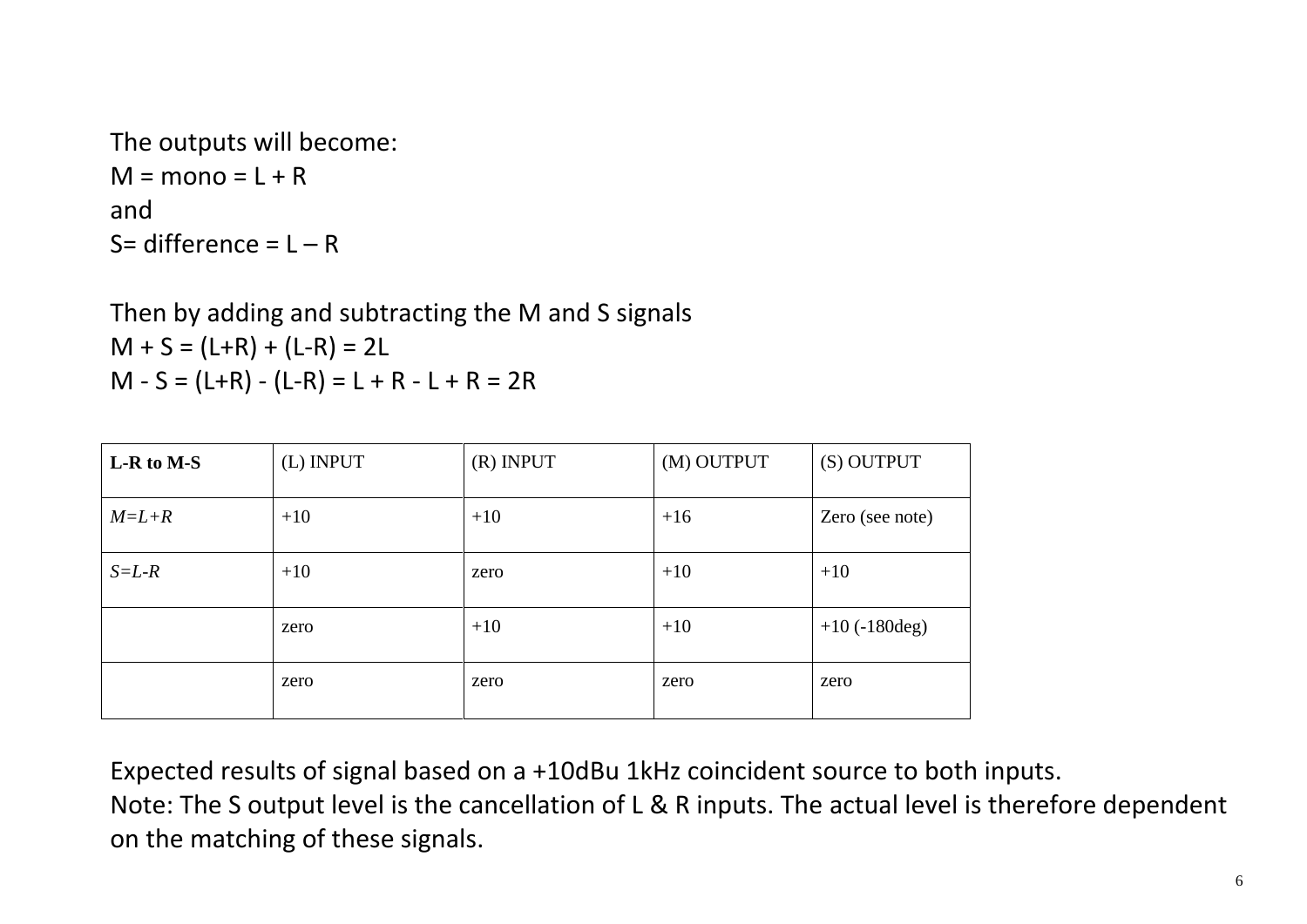

In this mode an M-S signal can still be processed if required by the filter and width functions.

| M-S to M-S | $ (M)$ INPUT | (S) INPUT | (L)<br><b>OUTPUT</b> | (R)<br><b>OUTPUT</b> |
|------------|--------------|-----------|----------------------|----------------------|
|            | $+10$        | $+10$     | $+10$                | $+10$                |
|            | $+10$        | zero      | $+10$                | zero                 |
|            | zero         | $+10$     | zero                 | $+10$                |
|            | zero         | zero      | zero                 | zero                 |

Expected results of signal based on a +10dBu 1kHz coincident source to both inputs.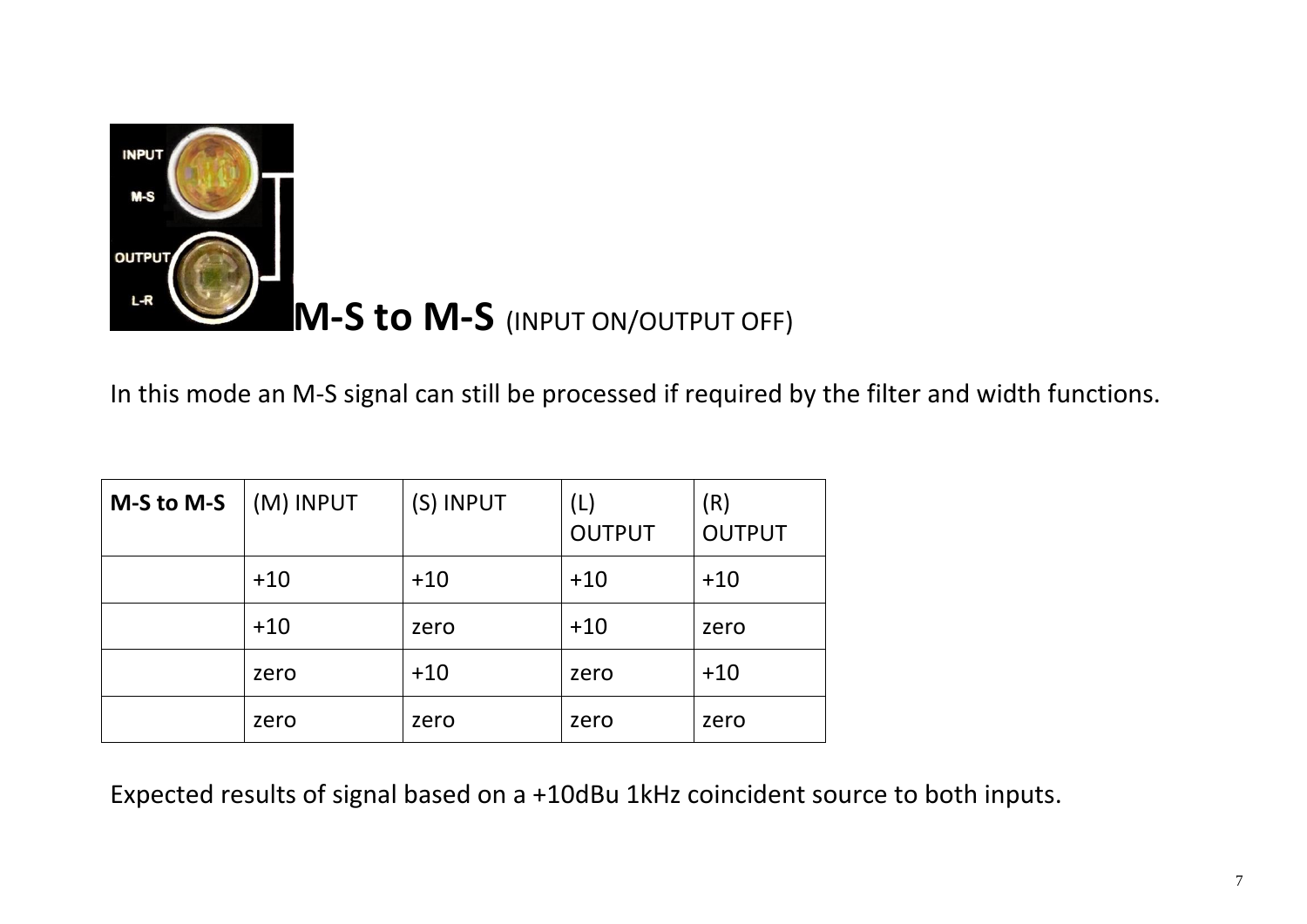

**M-S to L-R** (INPUT ON/OUTPUT ON)

The outputs will become:  $L = (M+S)/2$ and  $R = (M-S)/2$ 

| <b>M-S</b> to L-R | (M) INPUT | $(S)$ INPUT | (L) OUTPUT | $(R)$ OUTPUT   |
|-------------------|-----------|-------------|------------|----------------|
| $M + L = 2L$      | $+10$     | $+10$       | $+10$      | zero           |
| $M-L=2R$          | $+10$     | zero        | $+4$       | $+4$           |
|                   | zero      | $+10$       | $+4$       | $+4$ (-180deg) |
|                   | zero      | zero        | zero       | zero           |

Expected results of signal based on a +10dBu 1kHz coincident source to both inputs**.**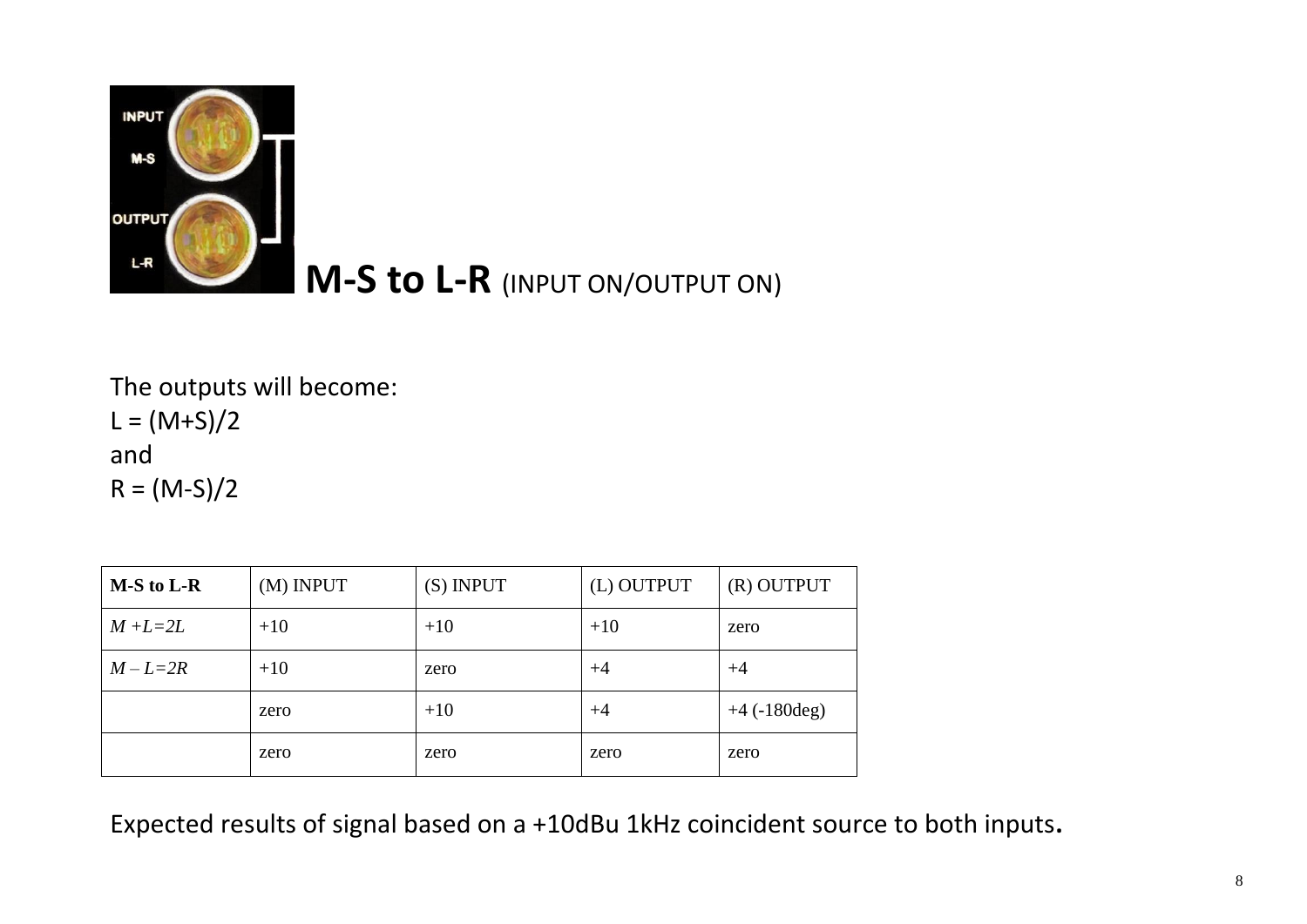

## **L-R to L-R (INPUT OFF/OUTPUT ON)**

In this mode WIDTH control can be used on a conventional stereo signal.

| $L-R$ to $L-R$ | (L) INPUT | $(R)$ INPUT | (M) OUTPUT | (S) OUTPUT |
|----------------|-----------|-------------|------------|------------|
|                | $+10$     | $+10$       | $+10$      | $+10$      |
|                | $+10$     | zero        | $+10$      | zero       |
|                | zero      | $+10$       | zero       | $+10$      |
|                | zero      | zero        | zero       | zero       |

Expected results of signal based on a +10dBu 1kHz coincident source to both inputs.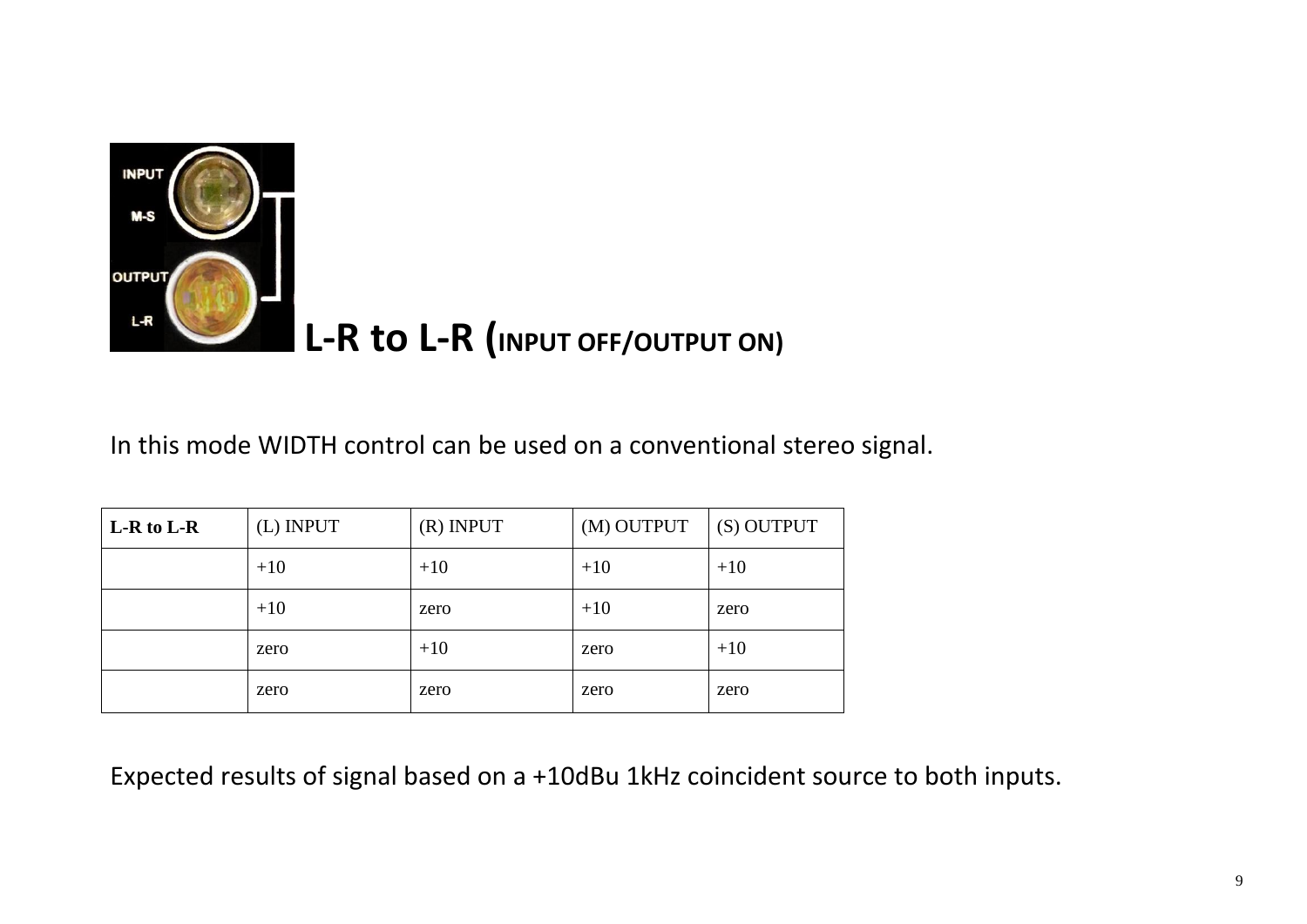

## **WIDTH CONTROL**

In ON position WIDTH switch activates the stereo "width" control – mono/stereo/wide.

The MONO position combines all left and right signals. If there is a high amount of coincident signal, then the level will rise by up to 6dB. The STEREO position produces a normal stereo distribution. In WIDE mode the left and right signals are 180 degrees out of phase therefore any coincident signal will be cancelled.



In ON position SIDE HPF switch activates the variable 80Hz to 3.3 kHz High pass filter on Side path.

Low and mid frequencies up to 3 kHz are very important when it comes to signal positioning. Using a high-pass filter on the S channel enables selected low frequencies to be located in the center of the stereo image when re-combined to L and R. This improves mono compatibility.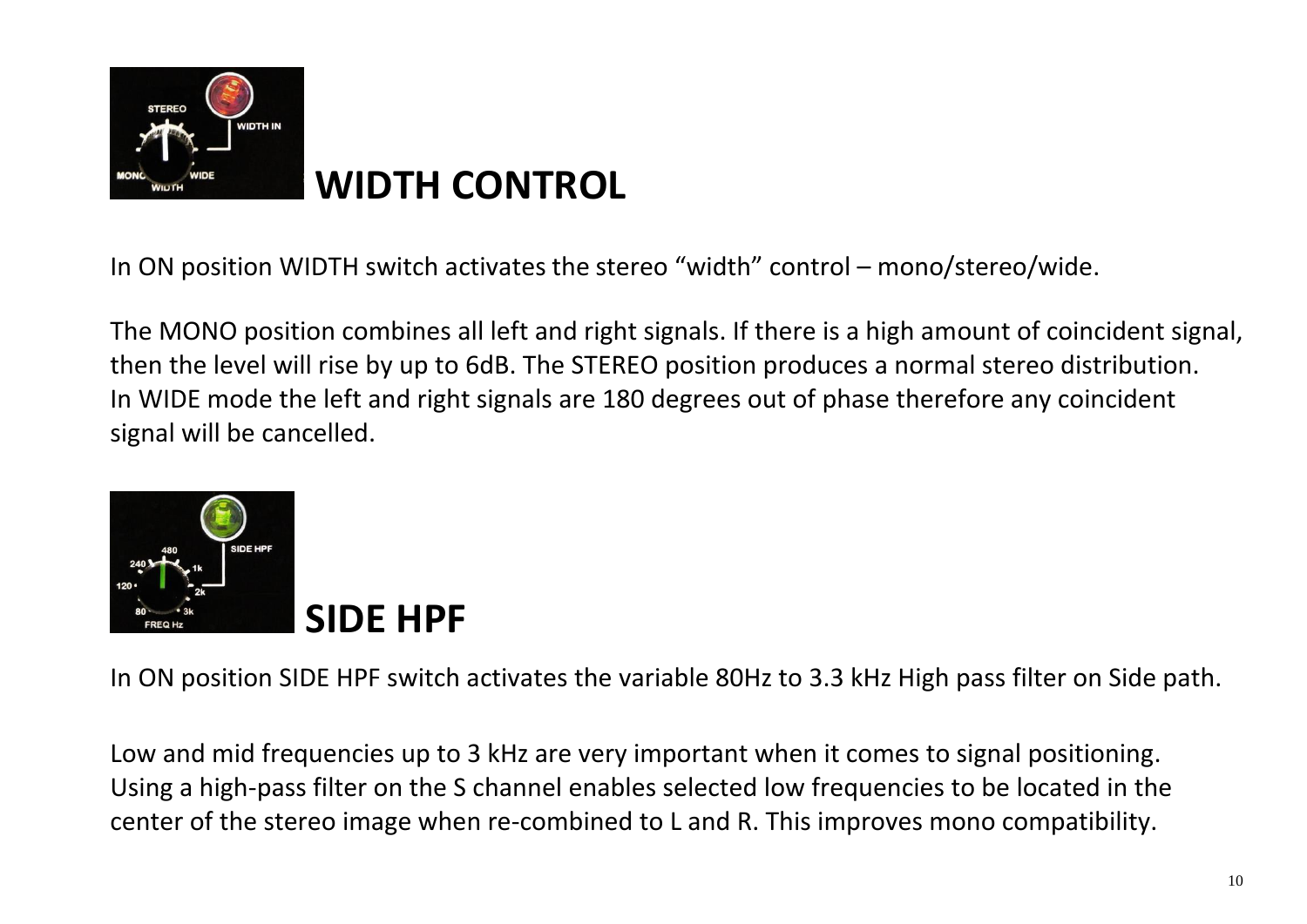

In ON position INSERT IN switches activates the insert points on both the MID and SIDE paths.

This allows the use of external EQ and different degrees and types of reverb on the M and S channels. This can produce spatial ambiance that is not easily possible to create by simple processing of the L-R stereo mix.

In ON position MUTE switches independently mute the MID and SIDE paths.

*Please note that the insert points are only available if your 500 series rack supports these functions. All of Total Audio Control 500 series racks naturally fully support these. Normally the insert points are unbalanced but can be converted to balanced using Total Audio Control BALANCING CARD*



In ON position the meters are assigned to the output.

In On position +10dB meter gain switch applies gain to the meters for additional sensitivity.